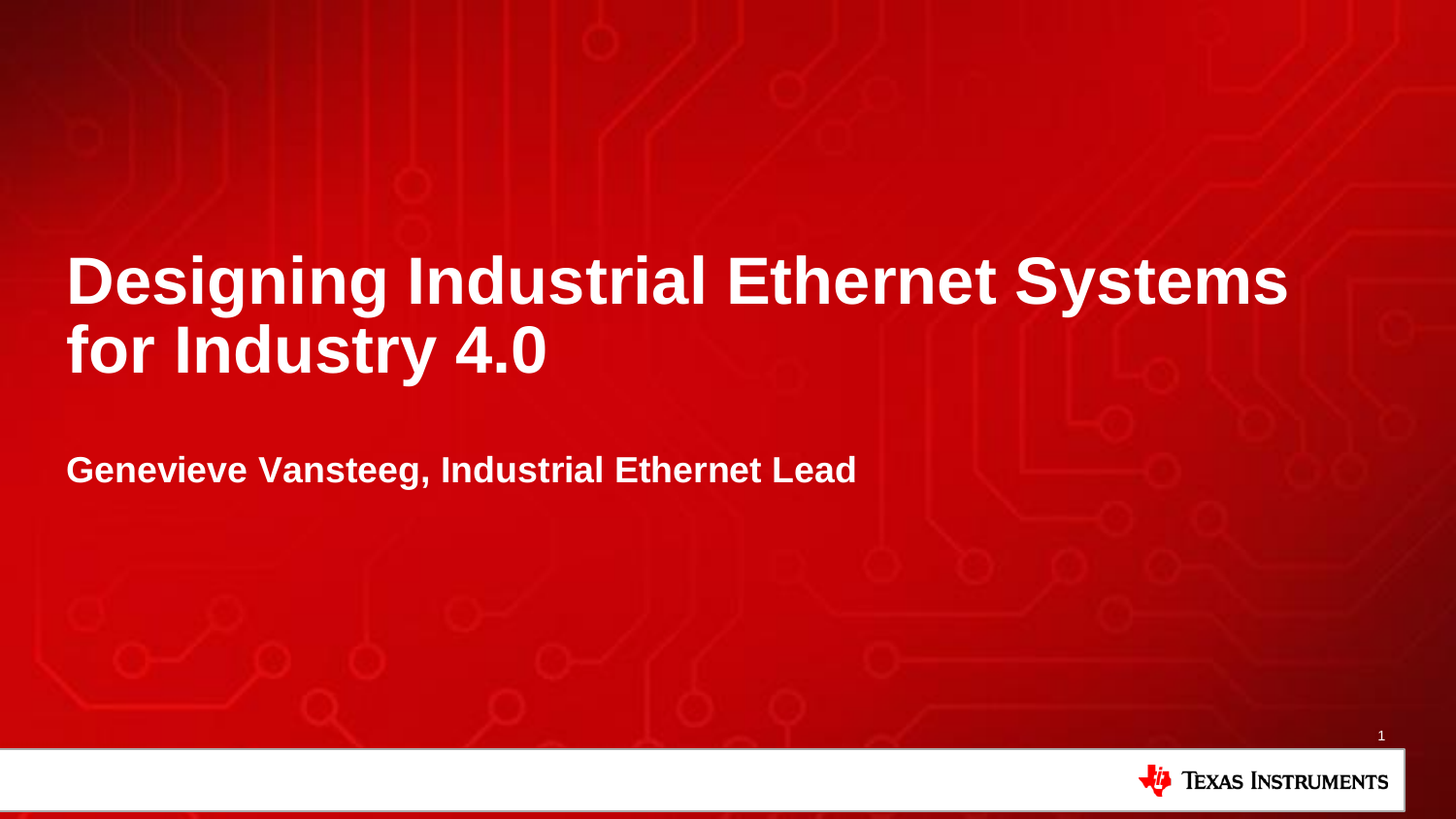#### **What is Ethernet?**



Ethernet is an **established, easy-to-use, robust, fast, price-competitive** communication protocol that enables easy connection to internet (industry 4.0), **scales** from factory floor to enterprise and beyond

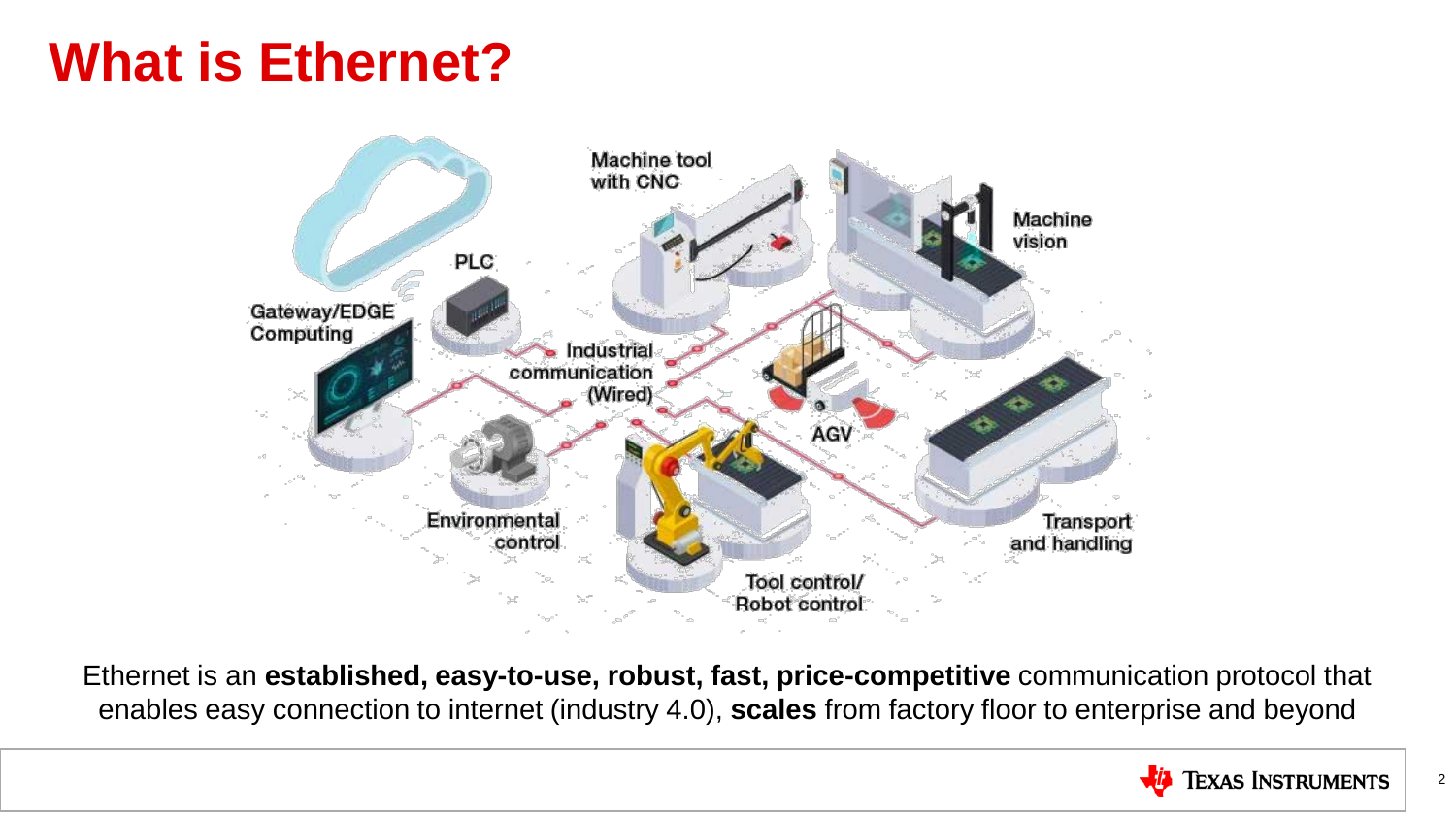### **Let's review traditional industrial communications**

| <b>Field Bus</b>   | <b>Longest Reach</b>      | <b>Highest Rate</b> |  |  |
|--------------------|---------------------------|---------------------|--|--|
| <b>PROFIBUS DP</b> | 9.6Kbps @ 1200m           | 12Mb/s @ 100m       |  |  |
| <b>CANopen</b>     | 10Kbps @ 5000m            | 1Mb/s @ 20m         |  |  |
| <b>Modbus RTU</b>  | 100Kbps @ 1200m           | 2Mb/s @ 50m         |  |  |
| <b>CC-Link</b>     | 156Kbps @ 1200m           | 10Mb/s @ 100m       |  |  |
| <b>HART</b>        | 1200 baud @ 1524m (24AWG) | No enhanced rate    |  |  |
| <b>PROFIBUS PA</b> | 31.25Kbps @ 1900m         | No enhanced rate    |  |  |
| <b>INTERBUS</b>    | 500Kbps @ 400m            | No enhanced rate    |  |  |

Industrial systems require communication to be reliable, accurate and deterministic with a high data rate and long cable reach in factory and process automation environments.

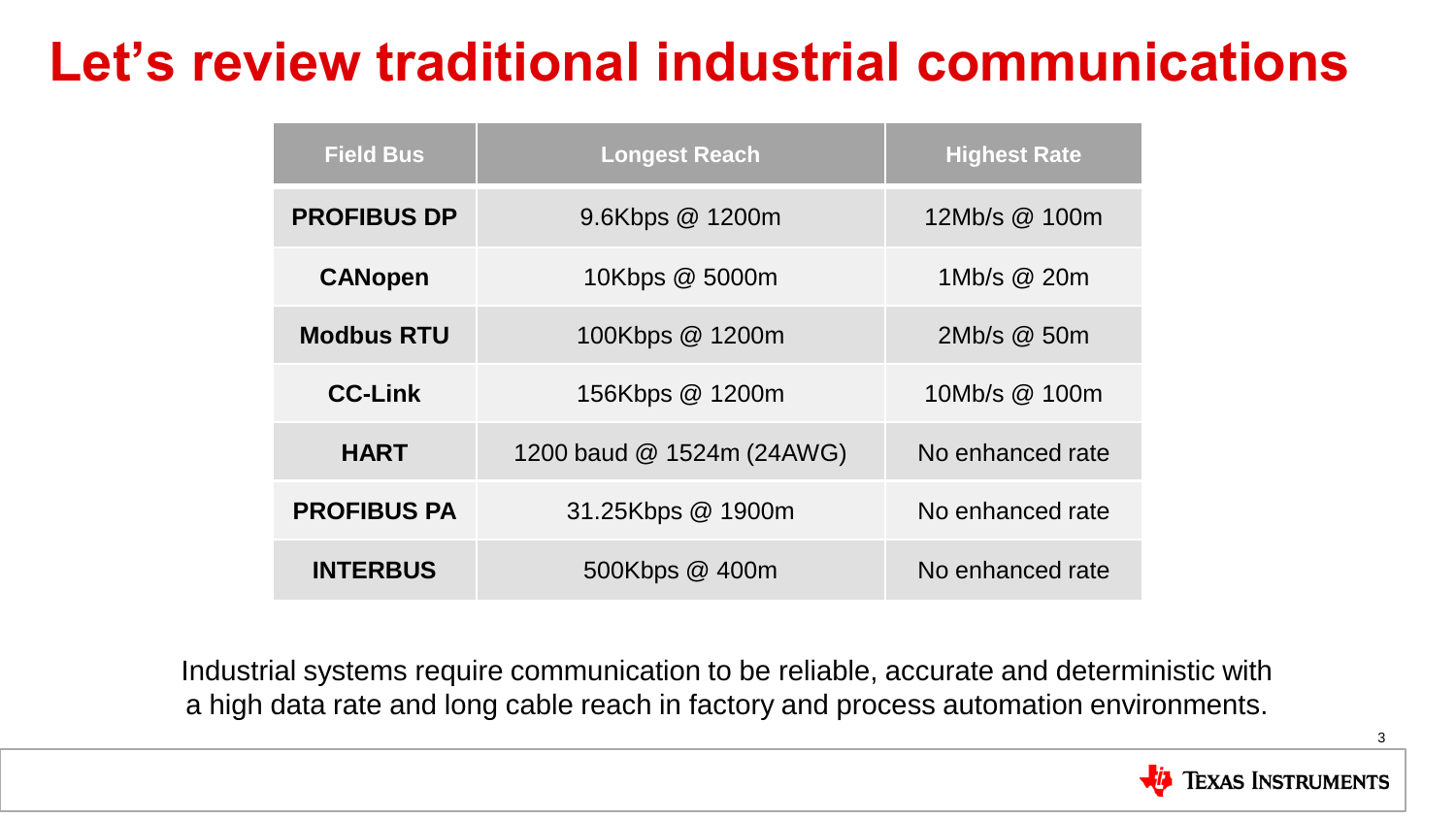#### **Conventional versus industrial Ethernet**

#### **Conventional Ethernet**

- Interoperable
- Cable reach 100m
- Data rate 10M/100M or higher

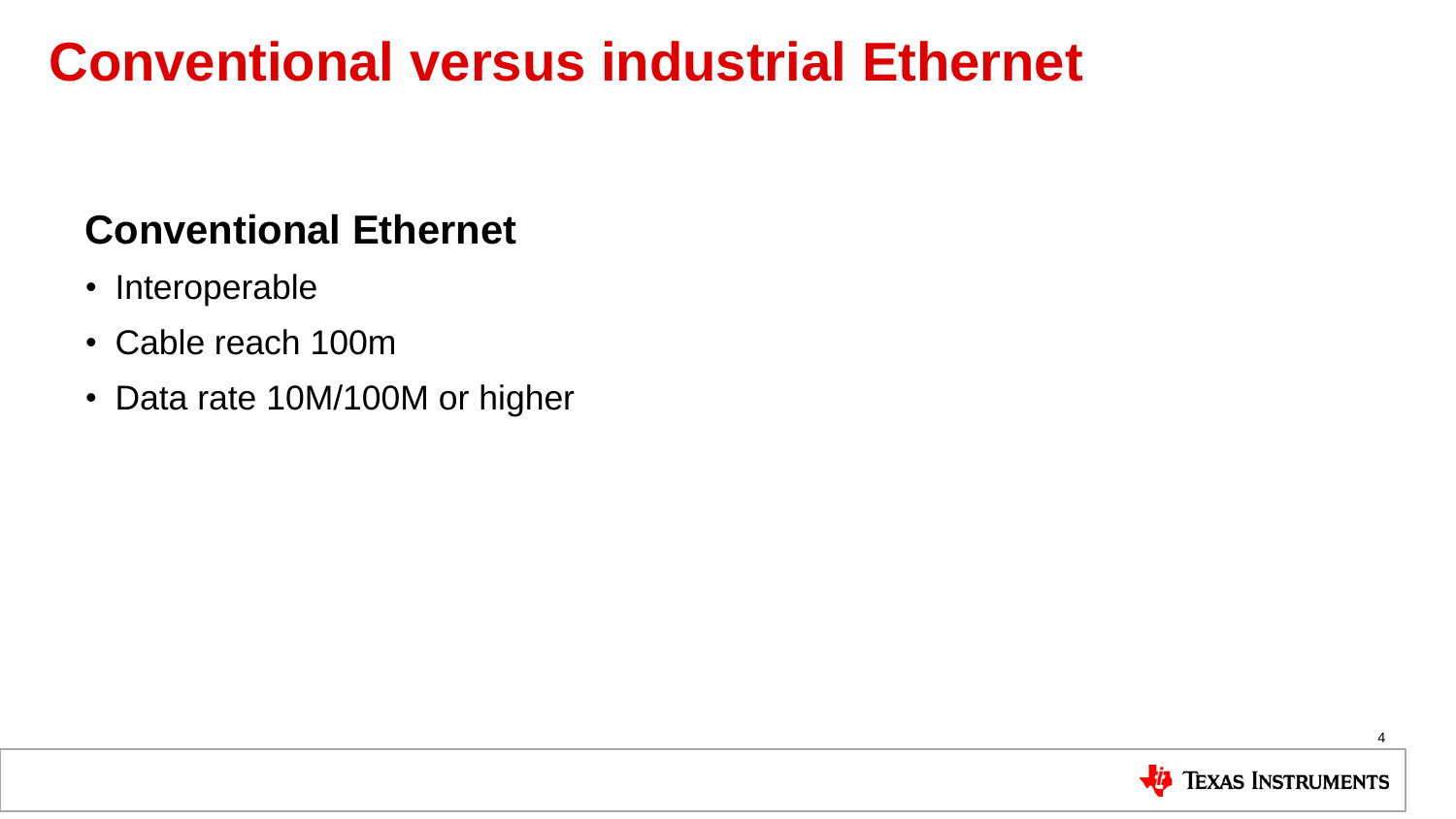### **Conventional versus industrial Ethernet**

#### **Conventional Ethernet**

- Interoperable
- Cable reach 100m
- Data rate 10M/100M or higher

#### **Industrial Ethernet**

- Interoperable
- Cable reach 100m
- Data rate 10M/100M or higher
- Robust & reliable
- Accurate
- **Deterministic**

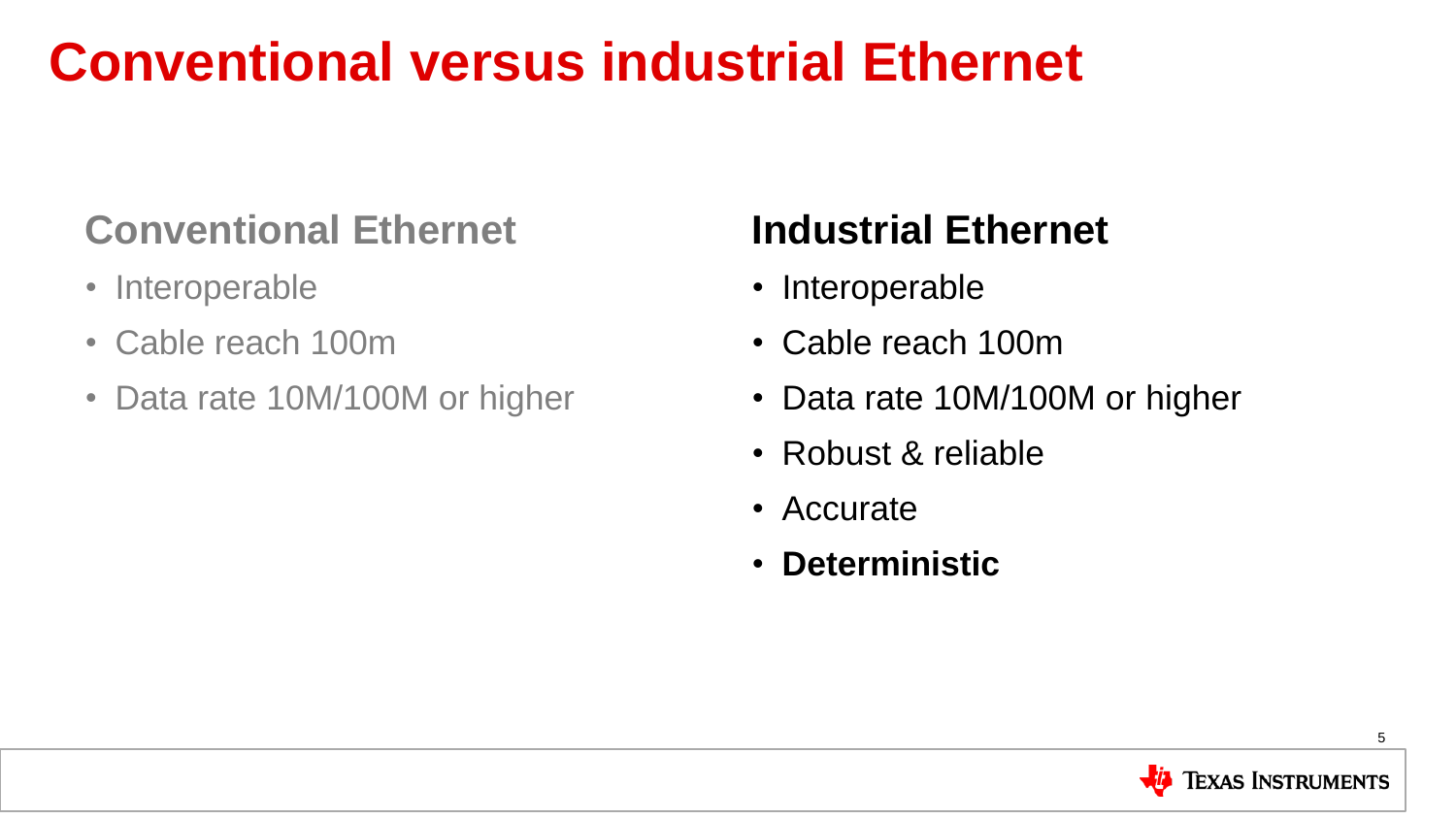

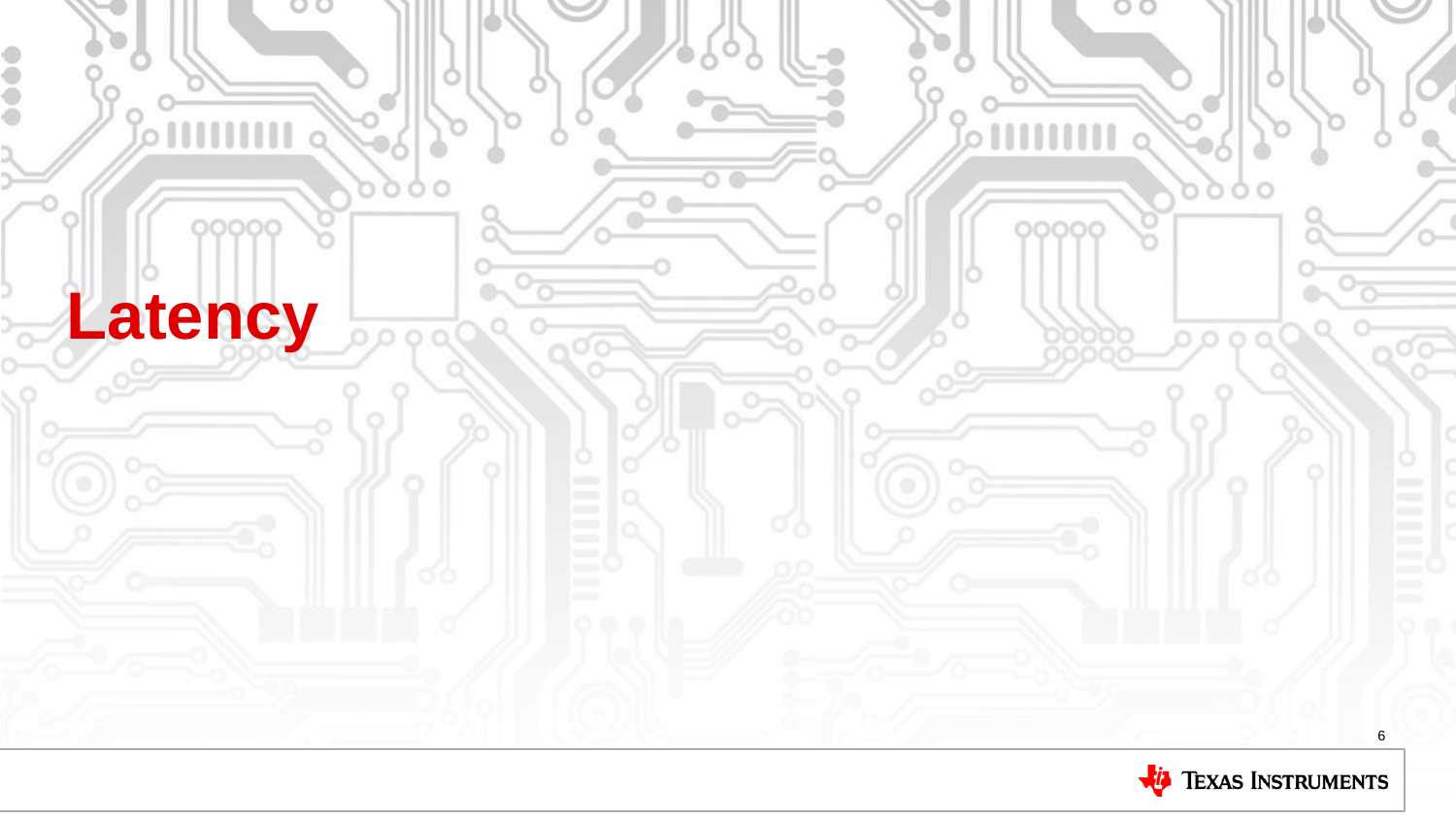#### **Why does low latency & determinism matter?**

Longer latency and wider variation means that you have to build **more time** into your system, **reducing throughput** and ultimately impacting **\$\$\$**.

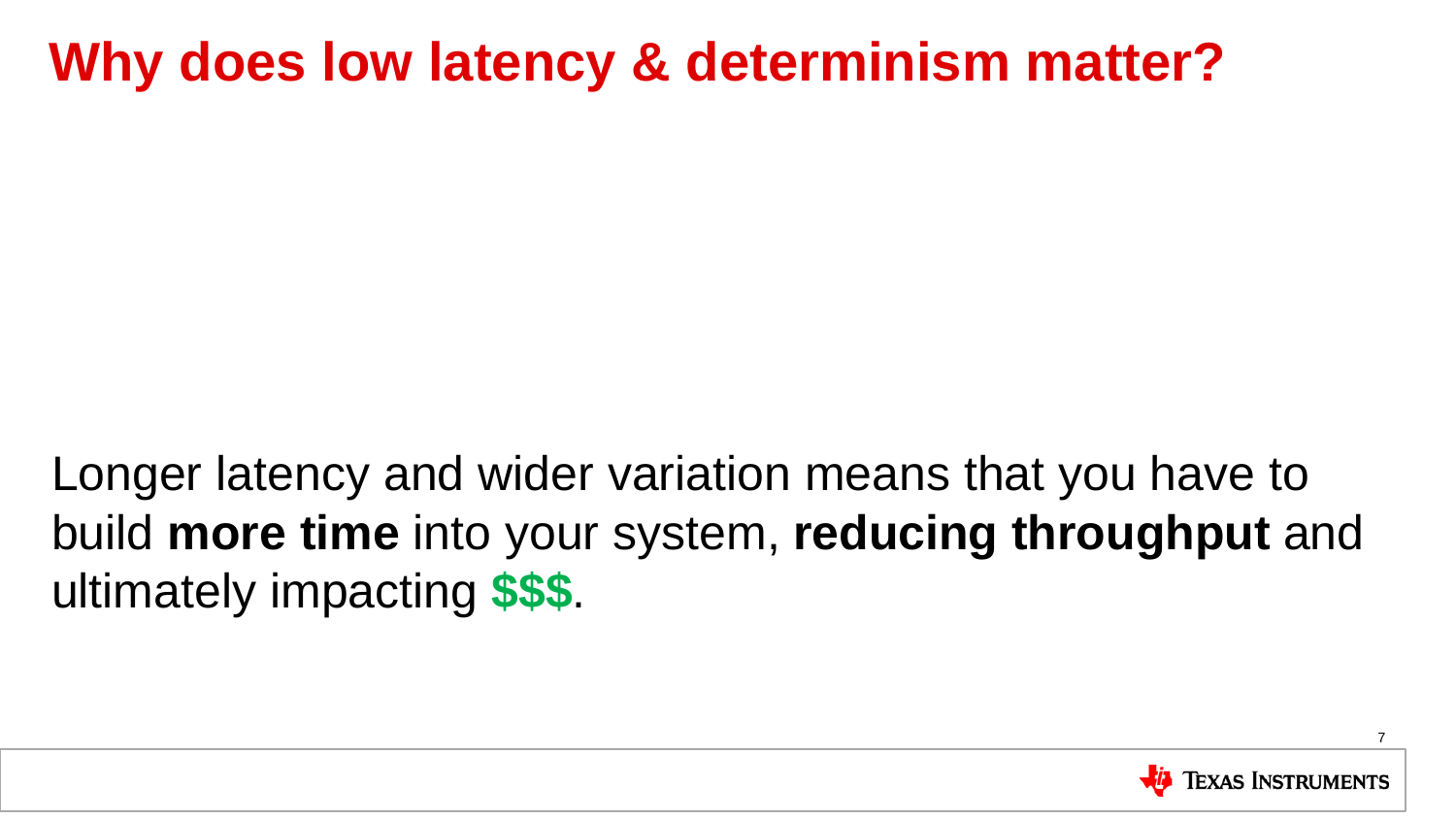### **What is PHY latency?**



#### **Device latency** refers to the amount of time it takes for information to be processed by that device.

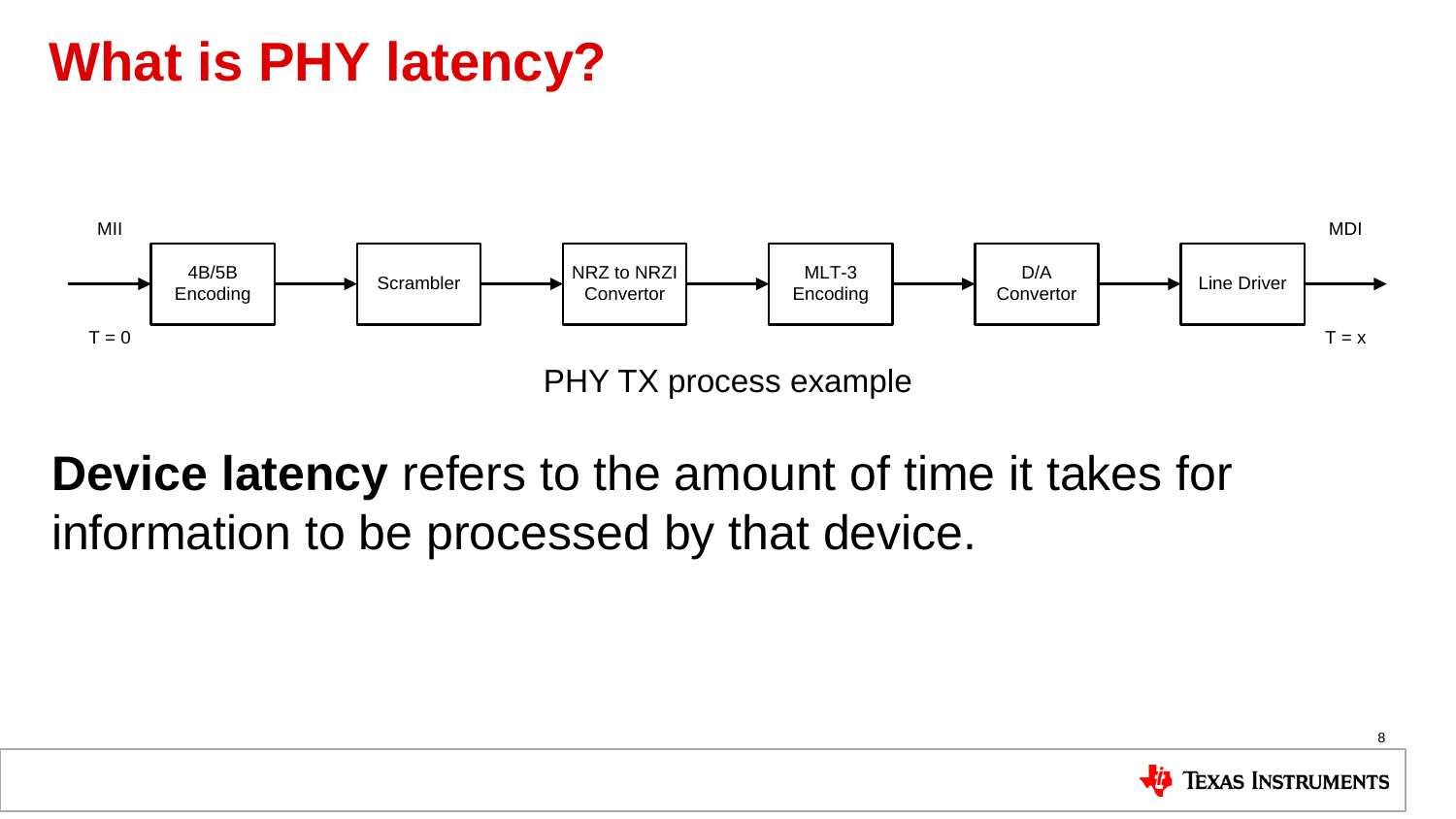

**Determinism** refers to the variance in this latency. PHYs are available with different timing characteristics. Choosing the right one can improve your system's efficiency & throughput.

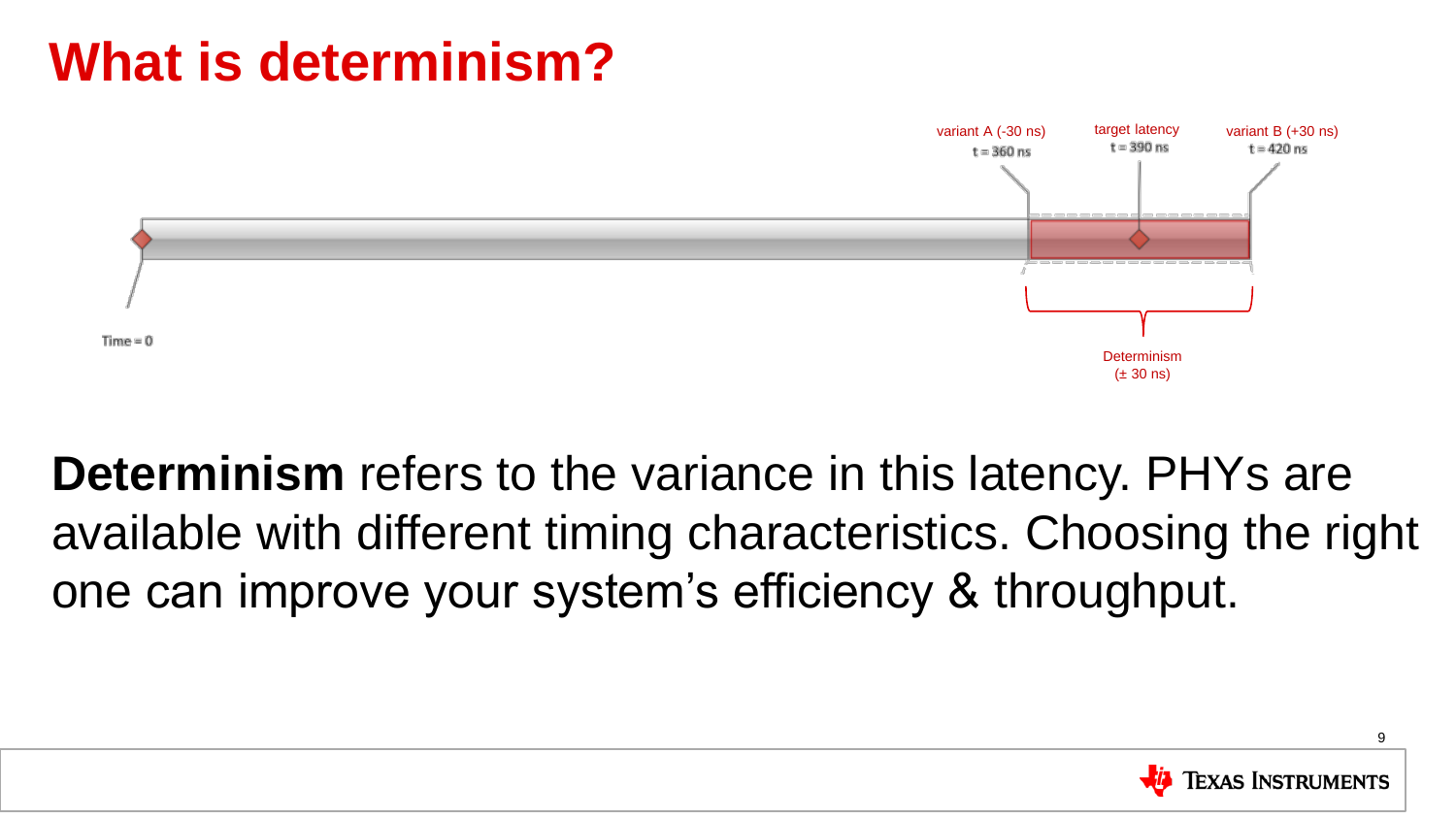

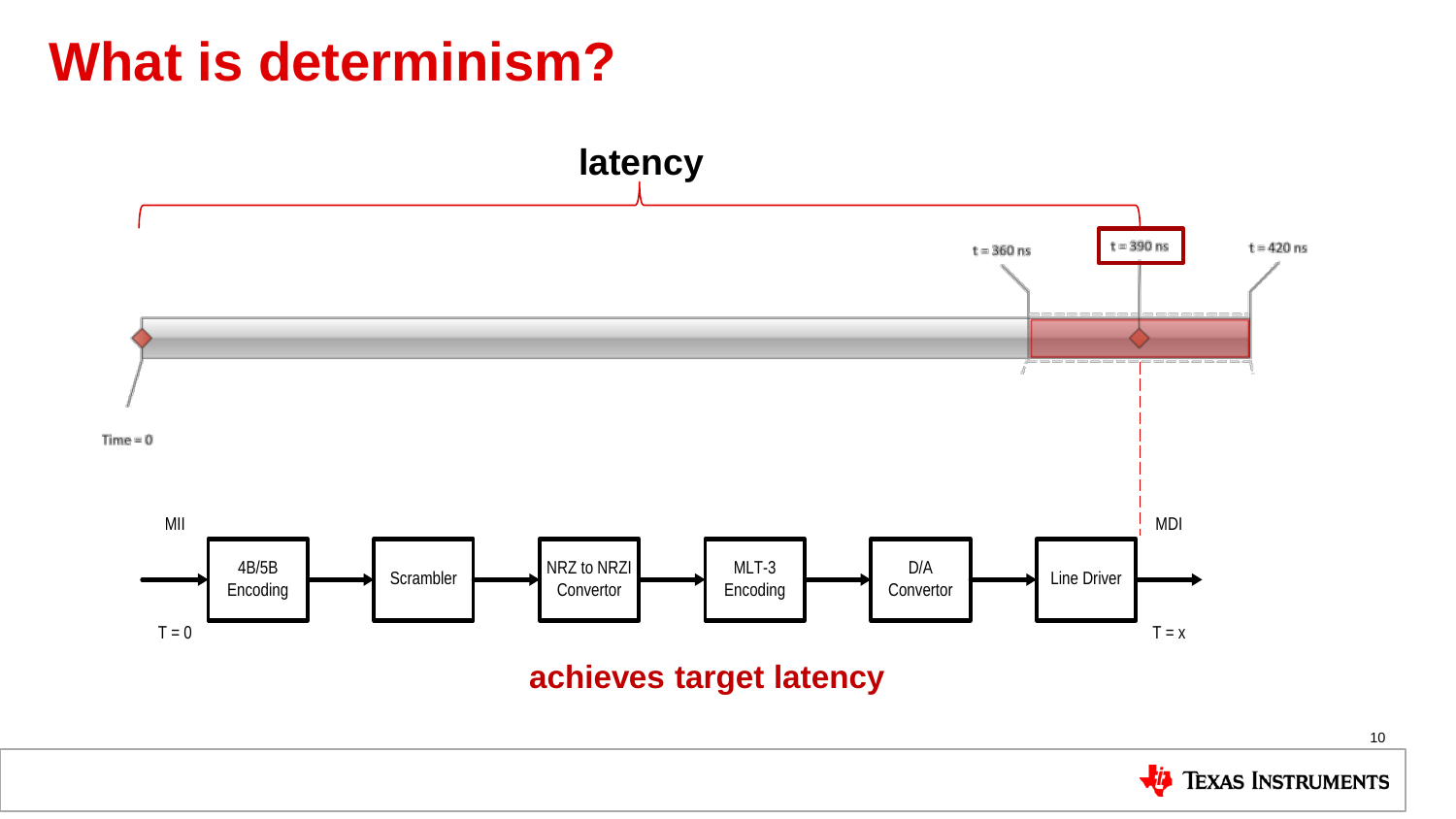

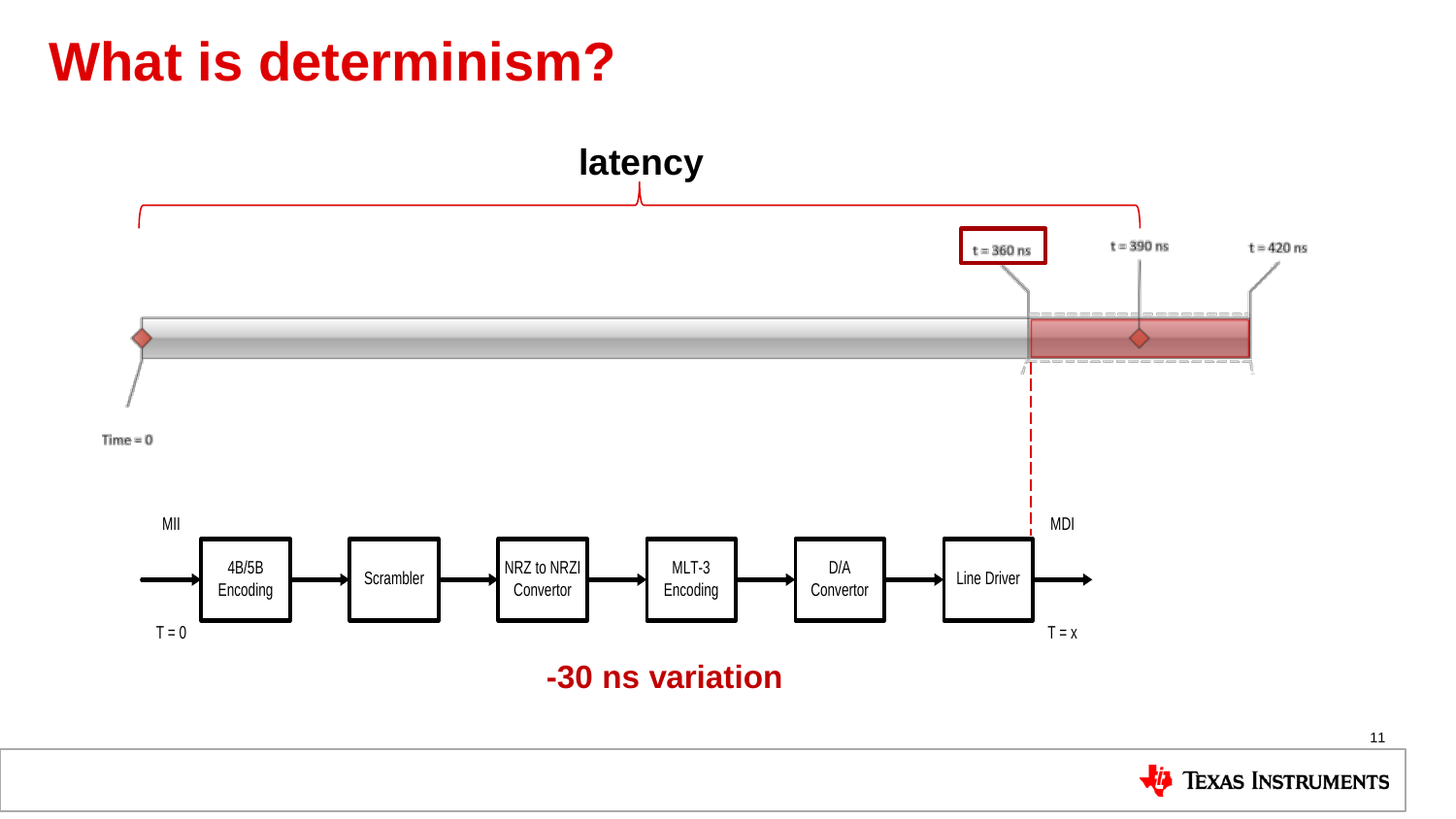

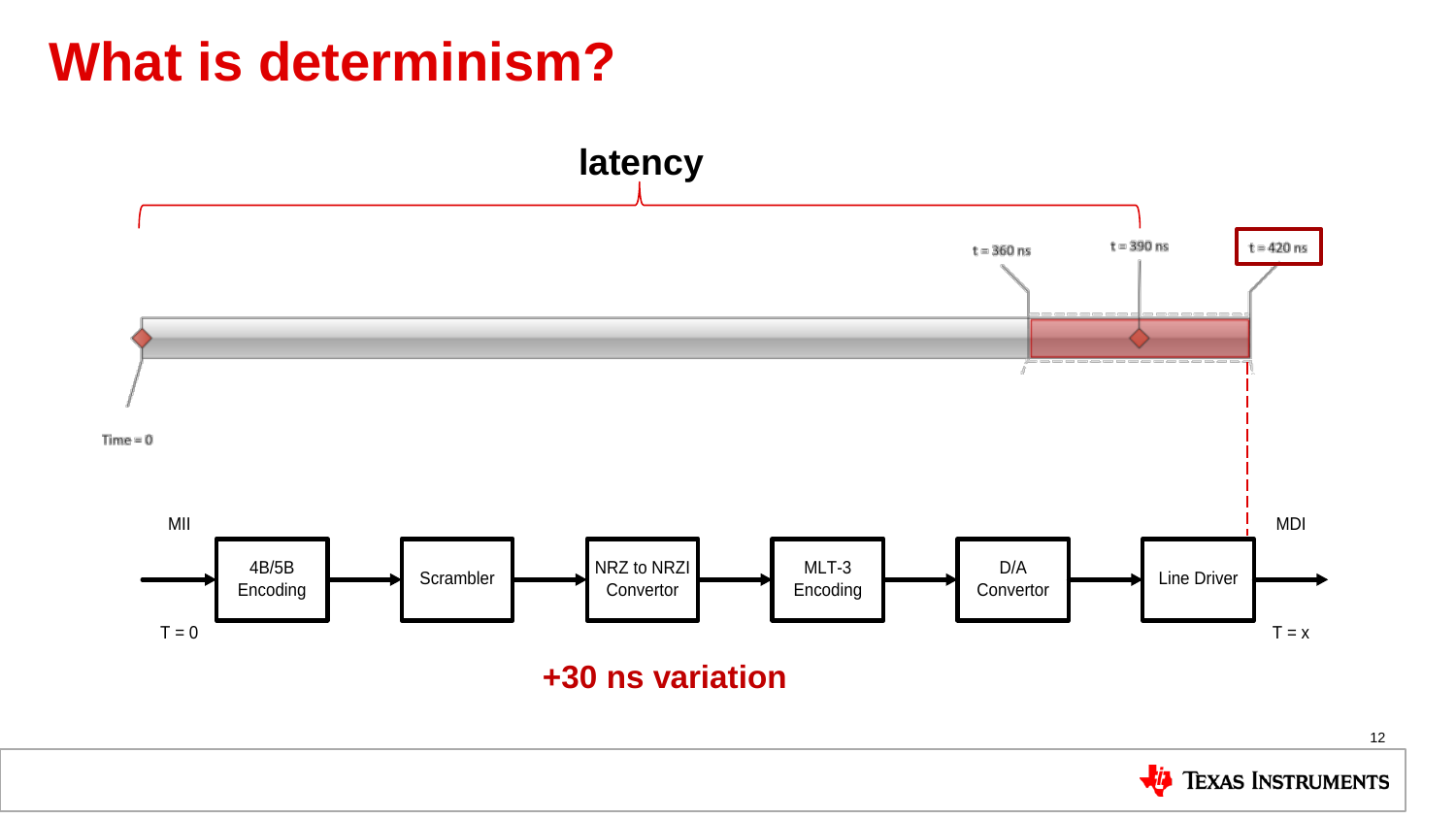### **What is system latency?**



Ethernet PHY latency occurs when a frame is being transmitted (TX) or received (RX). TX & RX times can be different. System latency includes all system delays.

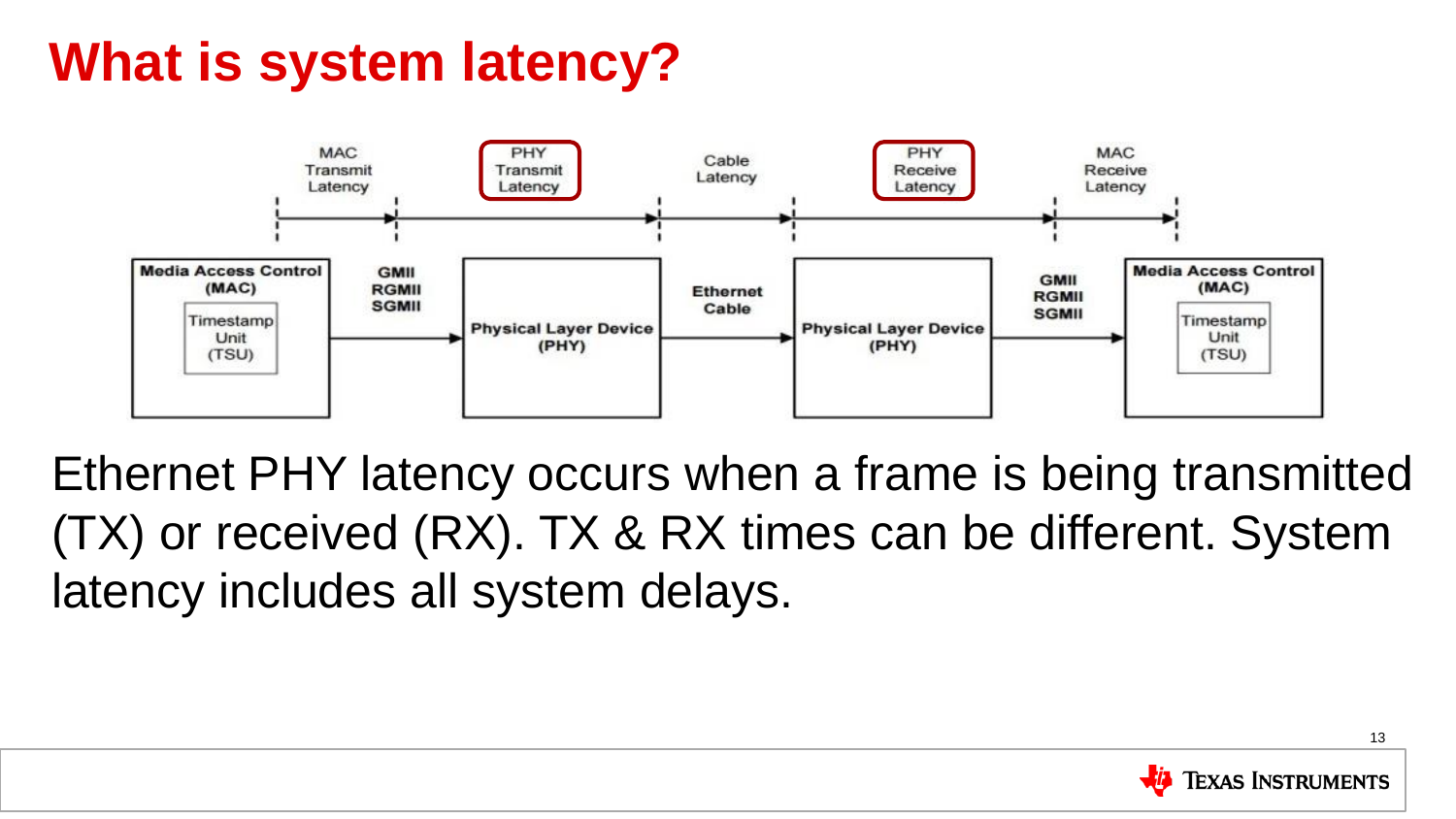#### **Maximize operations on your production floor**

Minimizing **latency** and its **variation** from cycle to cycle enables faster cycle times or the ability to add more nodes on a single bus, helping you to get the most from your system.

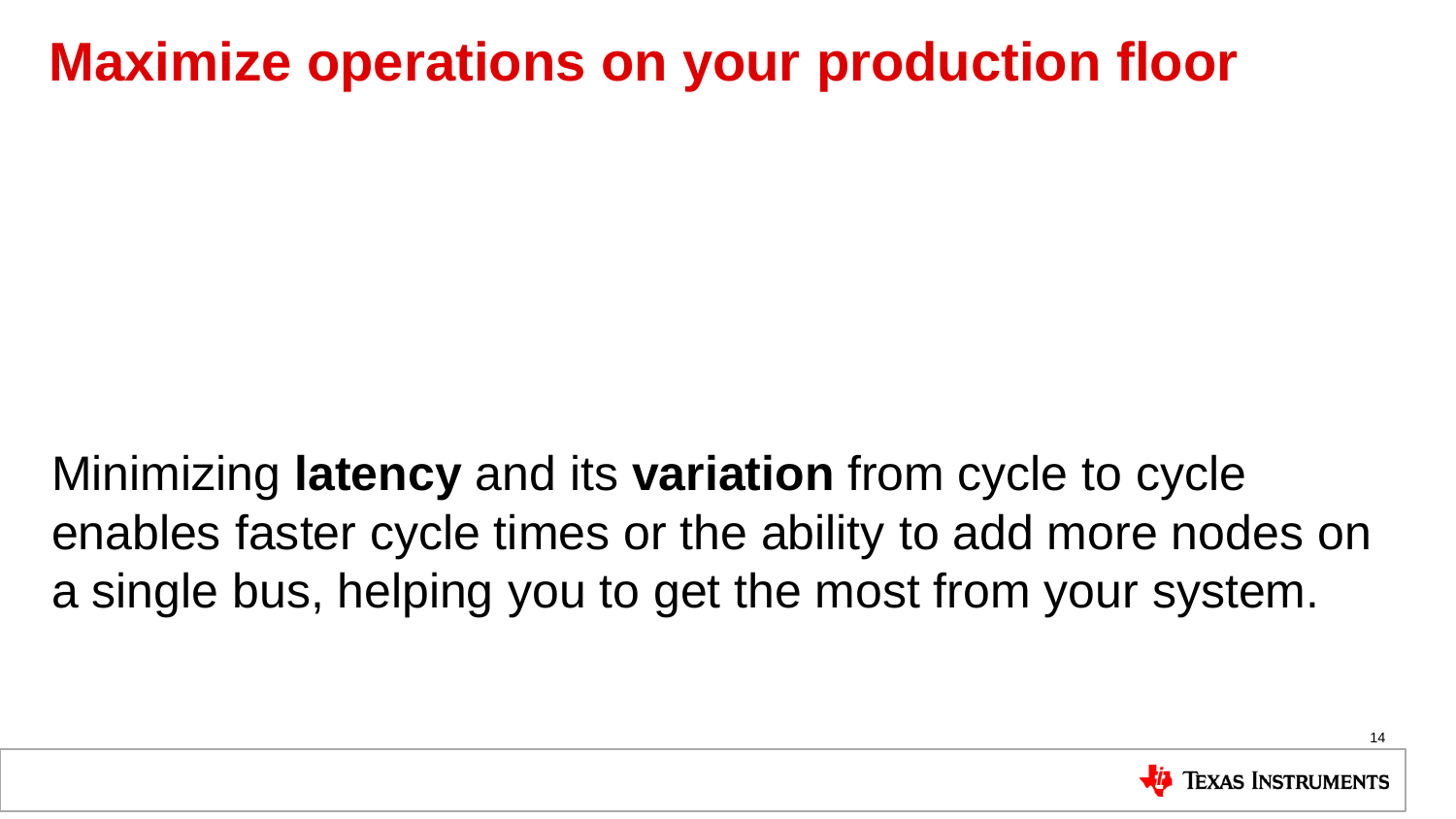# **EFT/ESD mitigation**

O O

0000

 $\circ$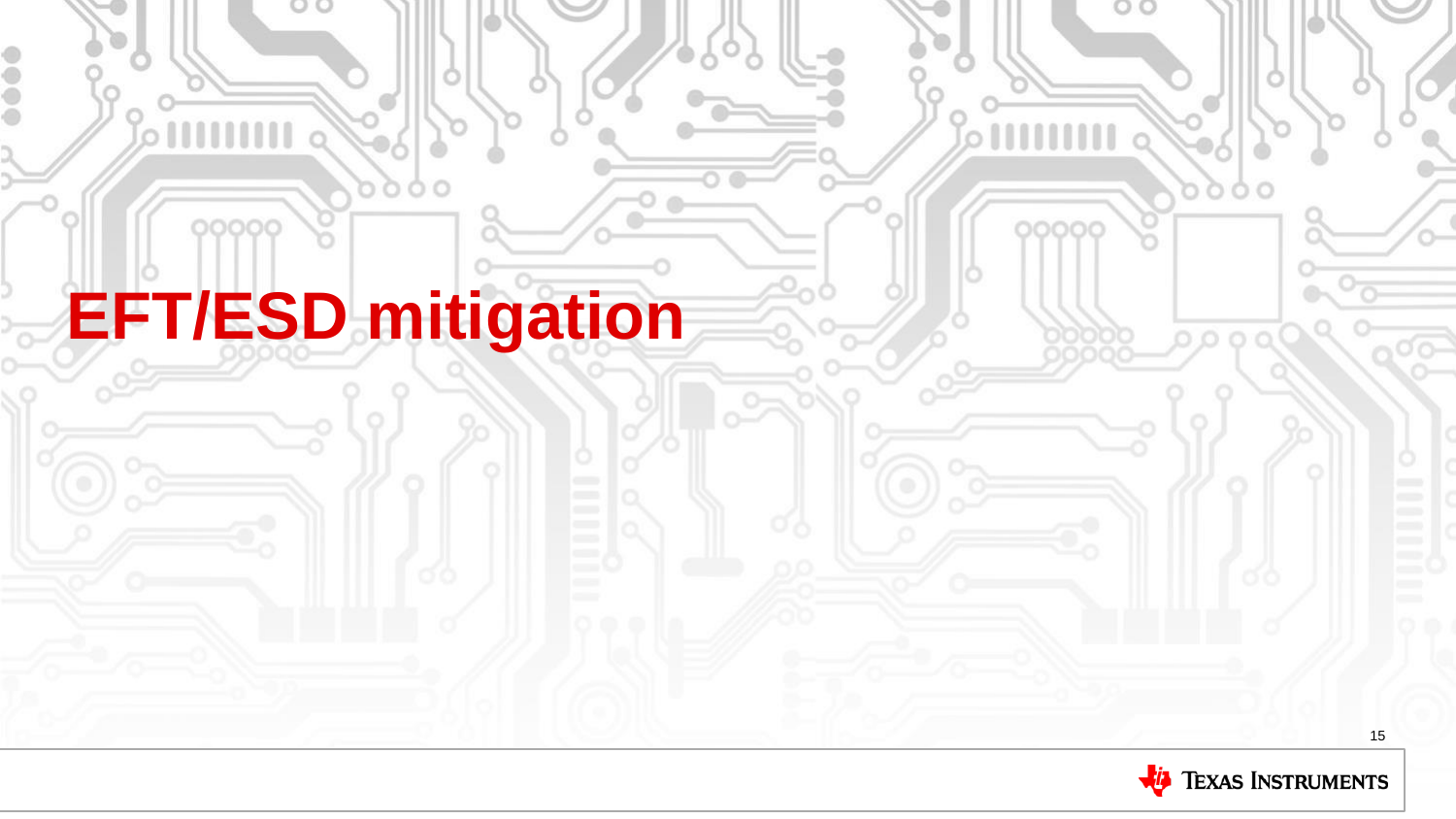#### **Why is EFT/ESD mitigation important?**

Device robustness in harsh environments and low impact to surroundings helps both in **compliance testing** and **conformance** to desired operation.

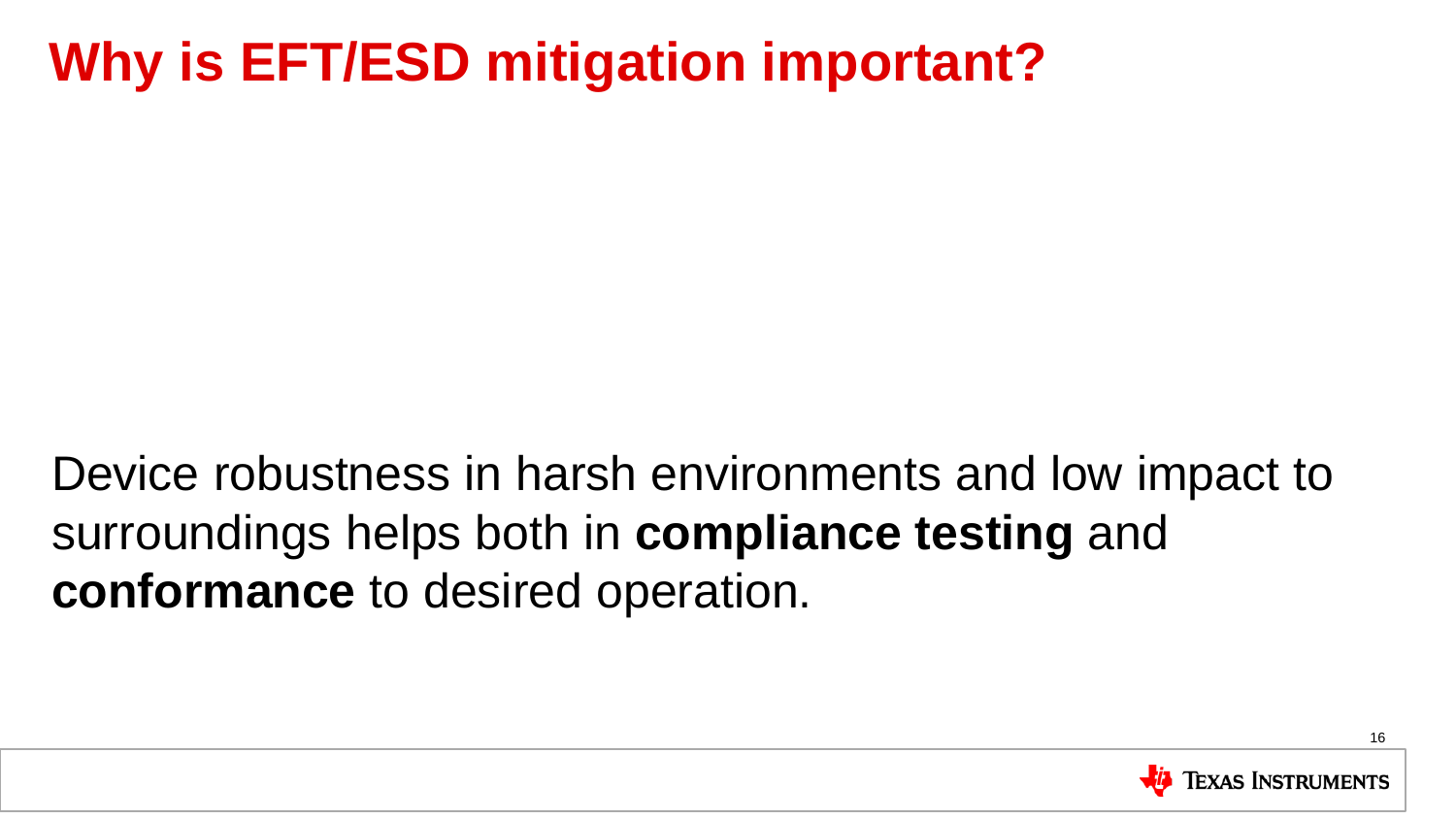#### **Achieving compliance, conformance & robustness**



Hardened systems must first, do no harm (EMI)

- Electrical systems both generate, and are sensitive to, electromagnetic radiation
- The system must not exceed specific limits of radiation so as not to affect surrounding systems

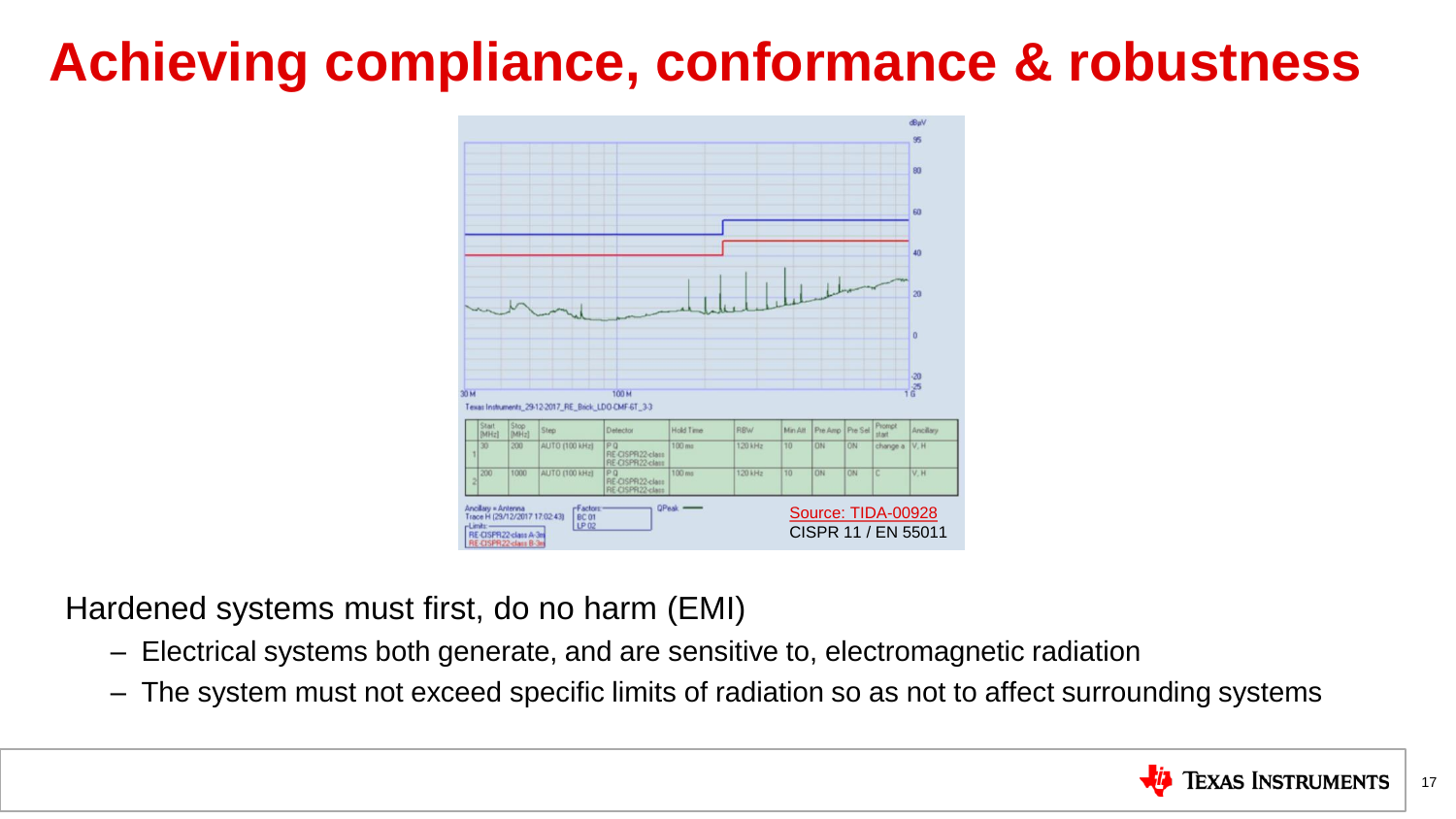## **Achieving compliance, conformance & robustness**



Hardened systems must survive a harsh environment (ESD & EMC)

- Electrostatic discharge (ESD) is a sudden flow of electricity which can impair or destroy components
- Electrical systems both generate, and are sensitive to, electromagnetic radiation, the system must not be affected by external radiation (EMC)

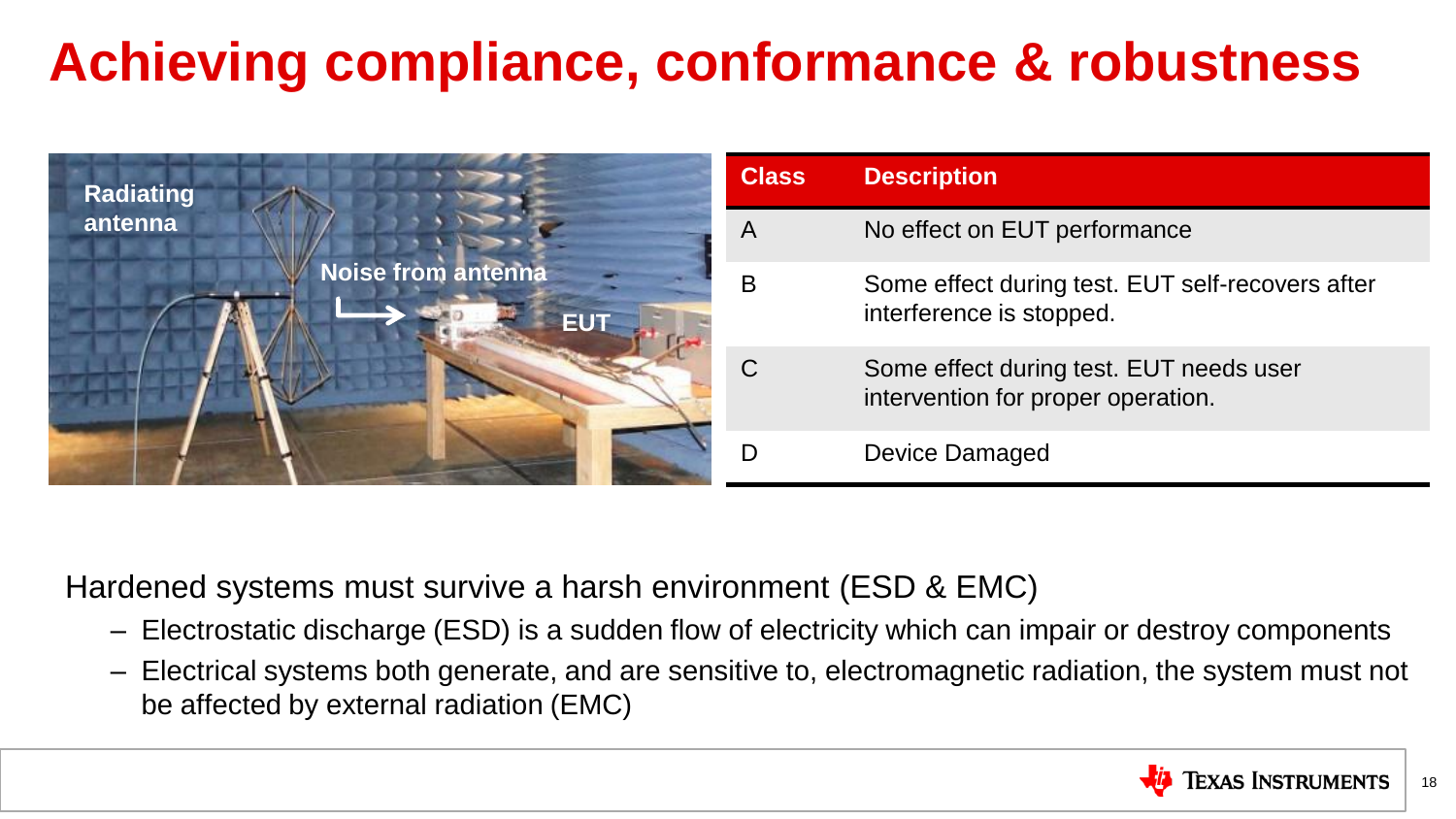# **Board optimization**

O O

0000

 $\circ$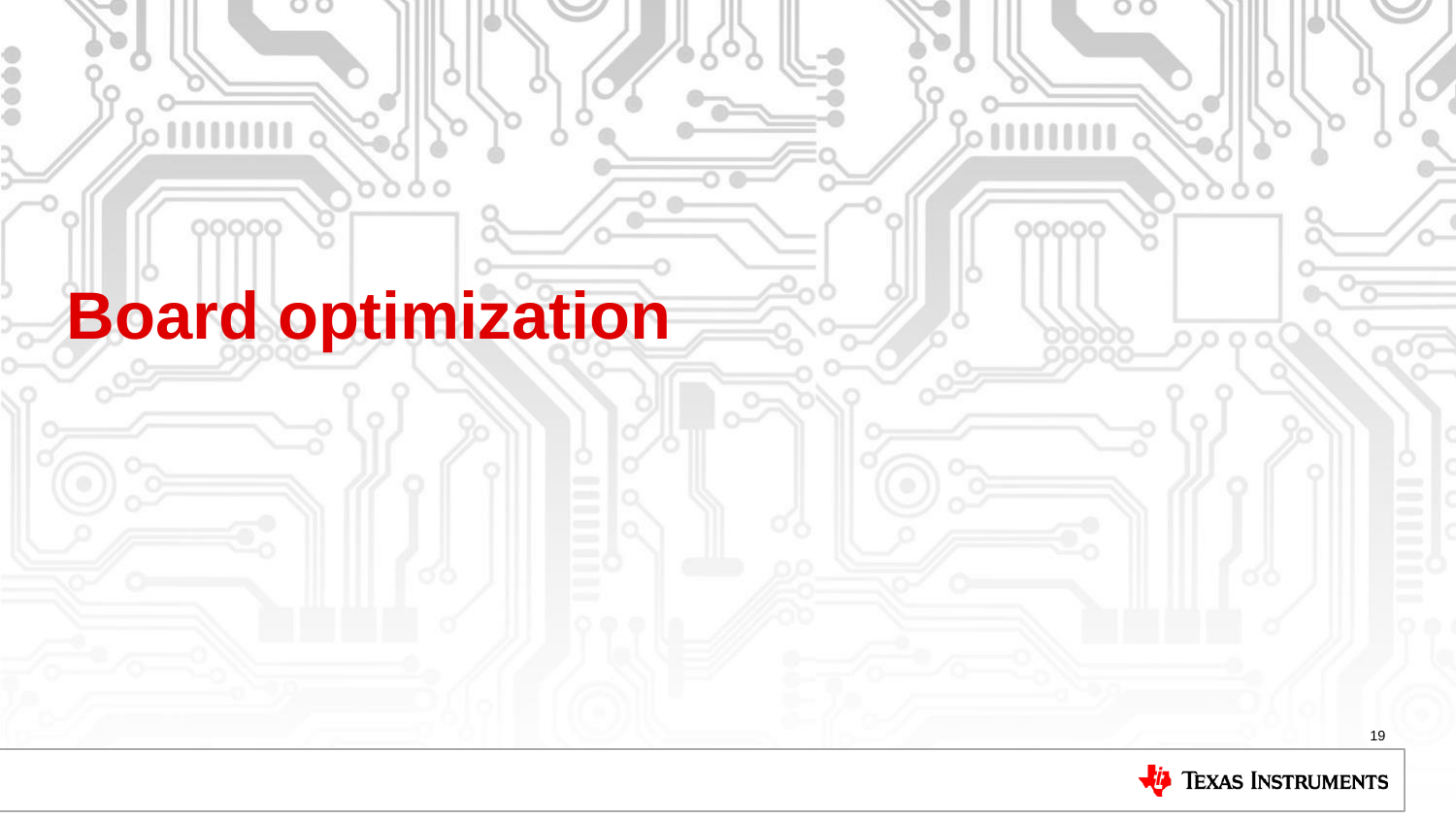#### **Why does board optimization matter?**

Maximizing signal integrity with good design principles ensures no undesirable effects are introduced to the system degrading its performance.

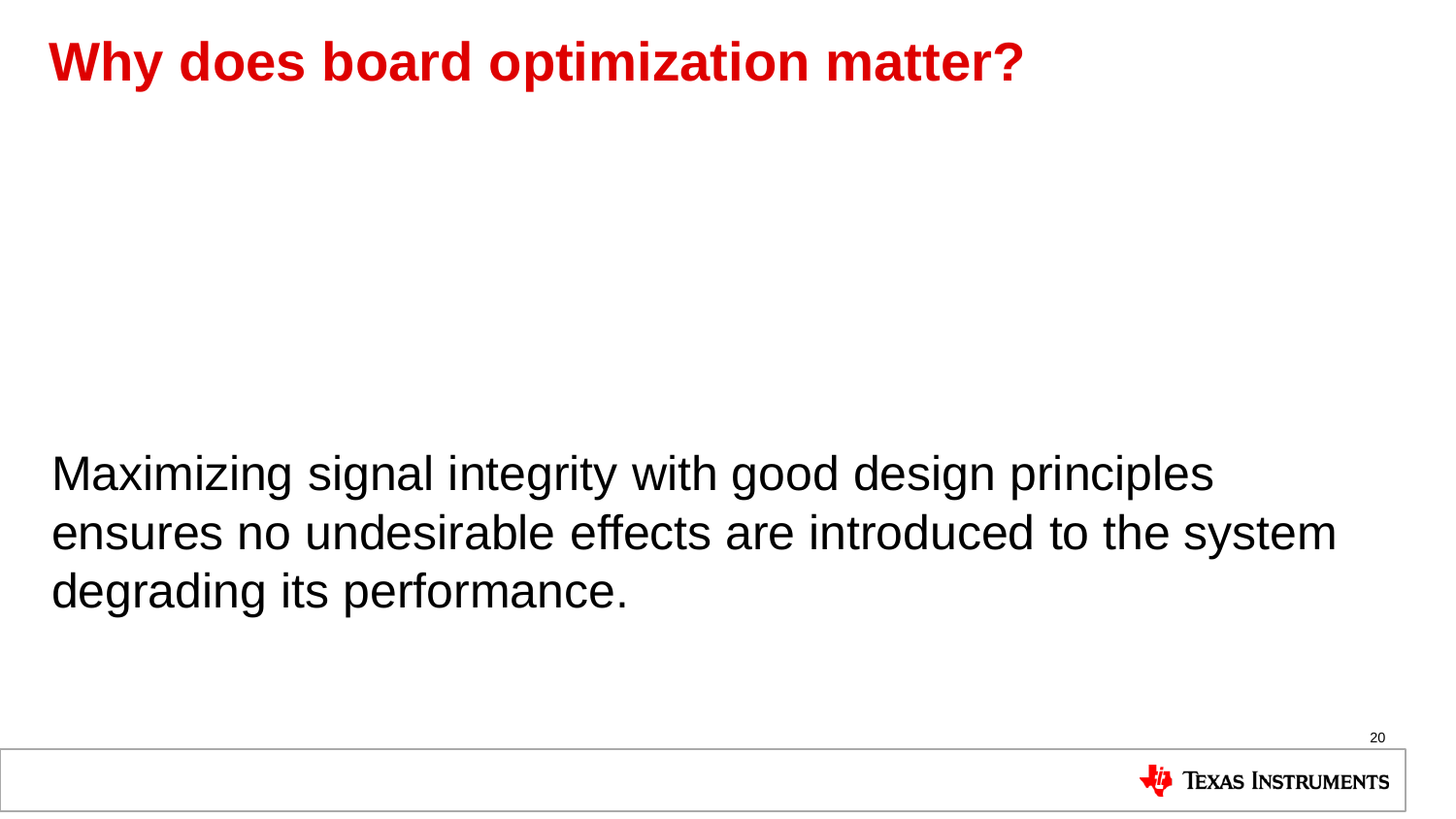### **Board zoning to maximize signal integrity**



- High frequency components should be centrally located
- Differential signals should be routed before single-ended signals
- Keep high frequency paths close to destination and away from analog signals
- Lower frequency devices can be moved away from the higher frequency components

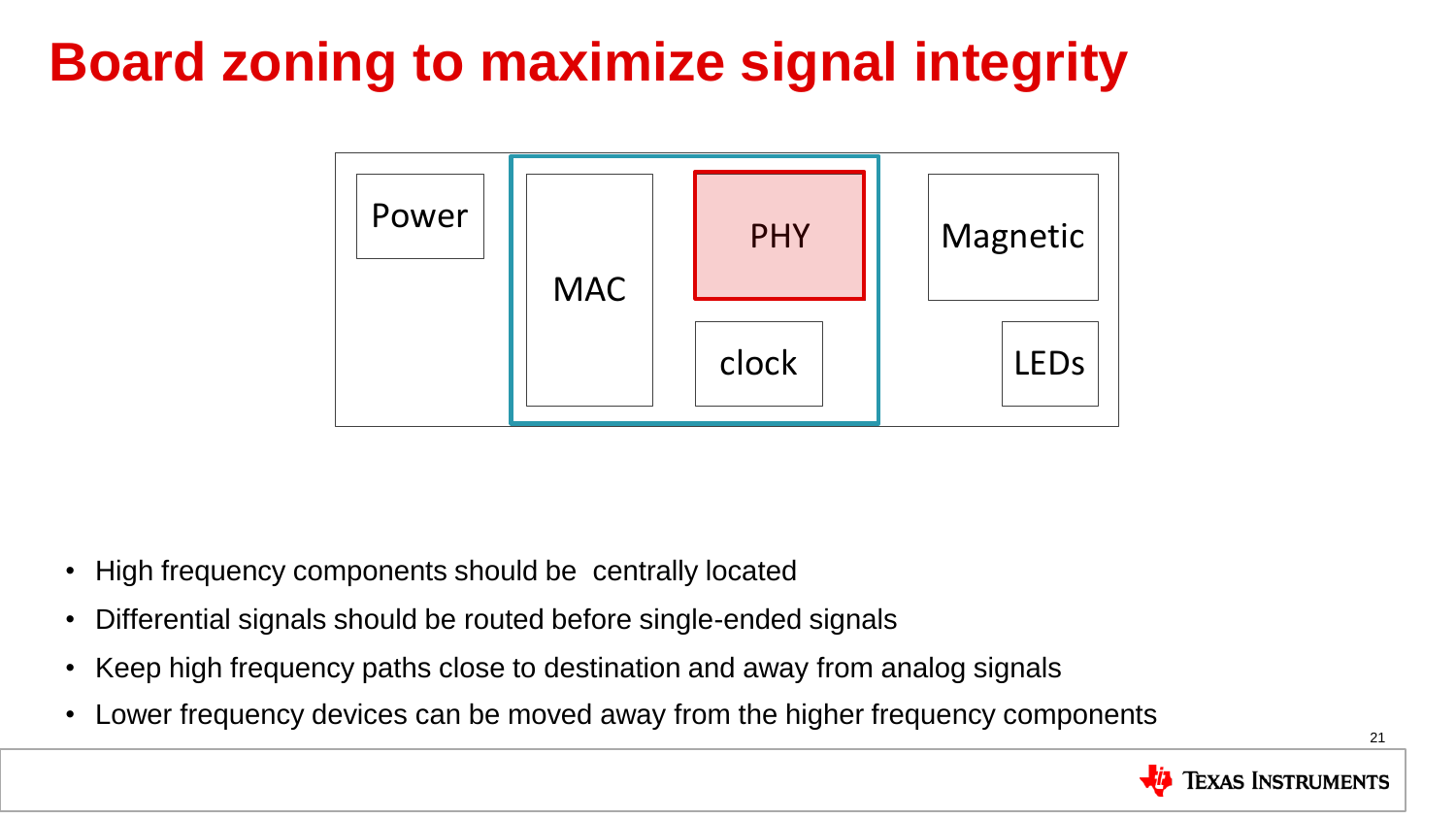#### **Get the most out of your system**

- **Maximize throughput** by minimizing system latency and keeping the latency deterministic  $\rightarrow$  faster production rate & lower cost per unit
- **Ease development** compliance testing by using components already designed & tested to industry standards
- **Reduce maintenance costs** with purpose-built, robust components on wellimplemented designs

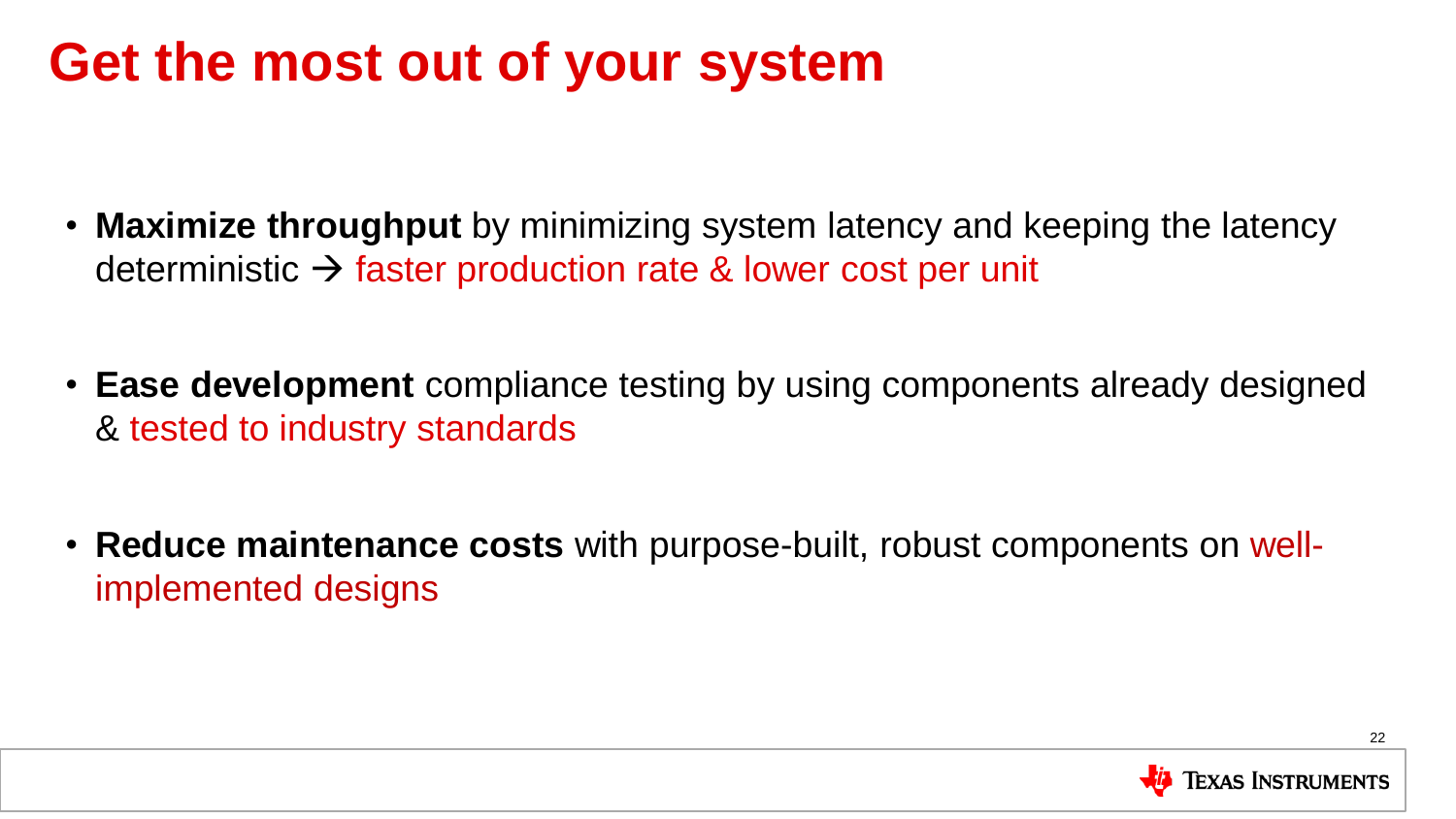#### **What's next?**



With **big data** and **industry 4.0**, industrial communications need to be able to take information through the network faster & farther.

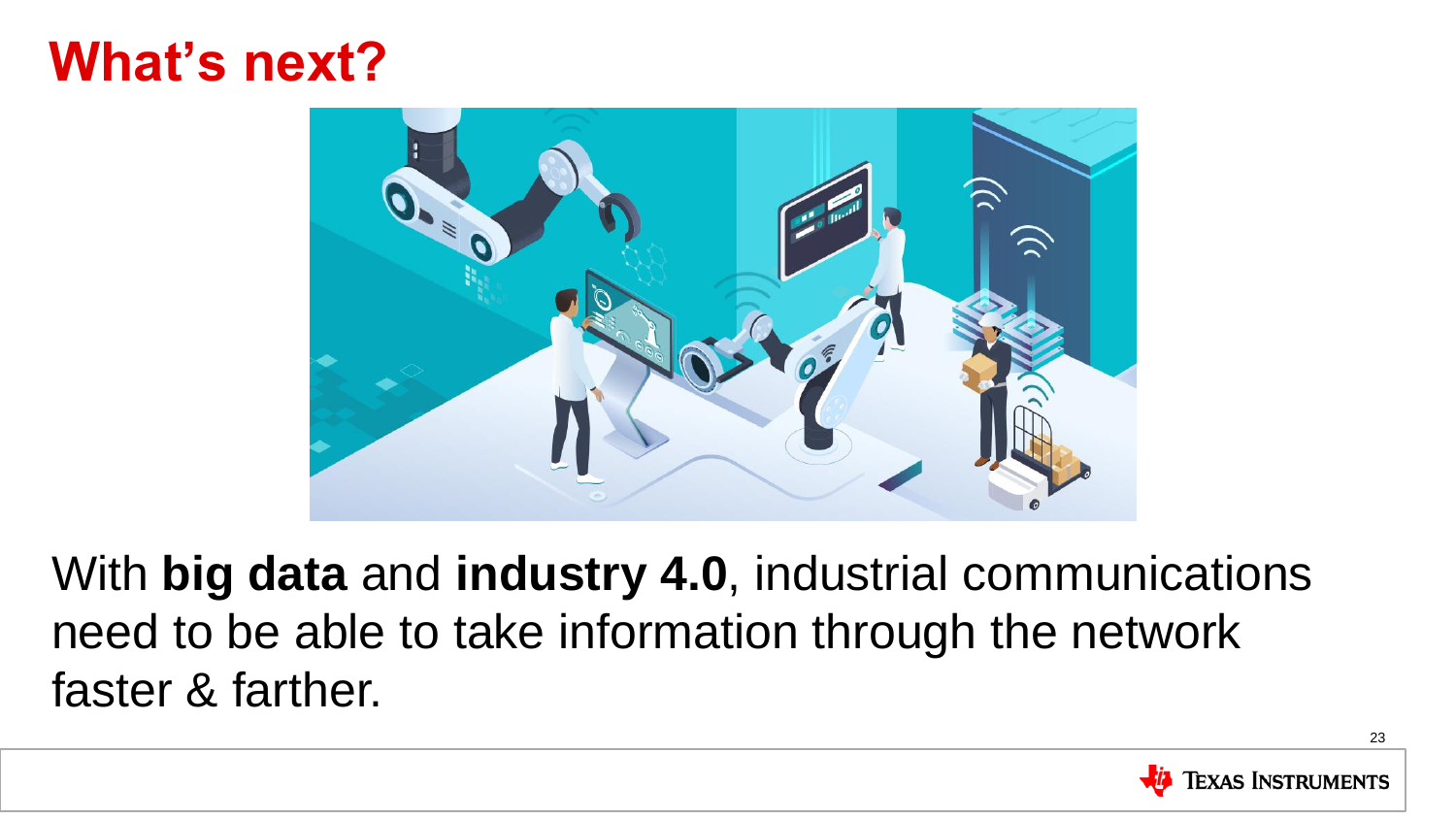## **Where is industrial Ethernet going?**

#### **Today**

- Interoperable
- Cable reach 100 m
- Data rate 10/100 M or higher
- Robust & reliable
- Accurate
- Deterministic

| <b>Field Bus</b>   | <b>Longest Reach</b>      | <b>Highest Rate</b> |  |
|--------------------|---------------------------|---------------------|--|
| <b>PROFIBUS DP</b> | 9.6Kbps @ 1200m           | 12Mb/s @ 100m       |  |
| CANopen            | 10Kbps @ 5000m            | 1Mb/s @ 20m         |  |
| Modbus RTU         | 100Kbps @ 1200m           | $2Mb/s$ $@.50m$     |  |
| CC-I ink           | 156Kbps @ 1.2km           | 10Mb/s @ 100m       |  |
| <b>HART</b>        | 1200 baud @ 1524m (24AWG) | No enhanced rate    |  |
| <b>PROFIBUS PA</b> | 31.25Kbps @ 1900m         | No enhanced rate    |  |
| <b>INTERBUS</b>    | 500Kbps @ 400m            | No enhanced rate    |  |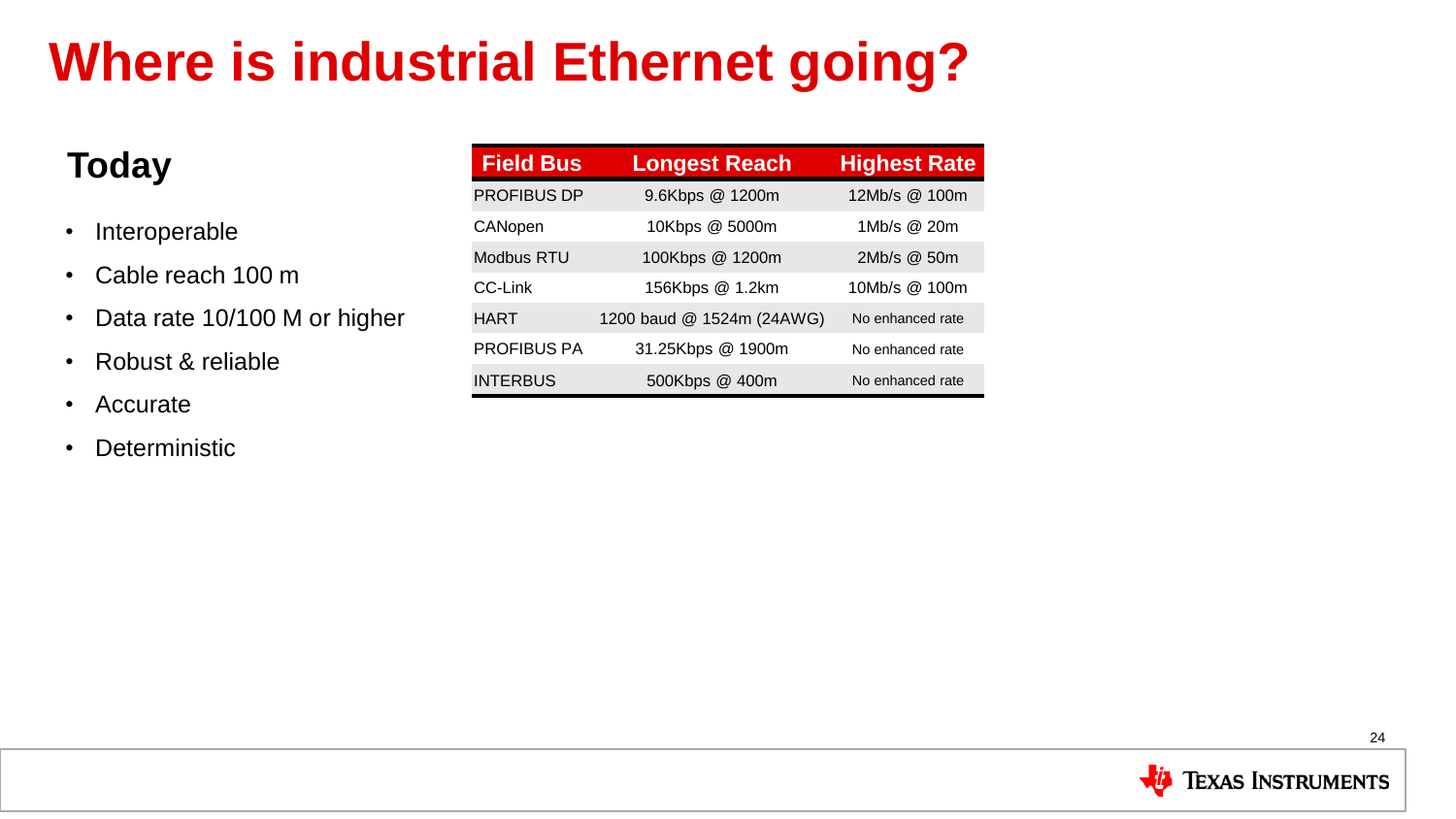## **Where is industrial Ethernet going?**

- Interoperable
- Cable reach 100 m
- Data rate 10/100 M or higher
- Robust & reliable
- Accurate
- Deterministic

| <b>Today</b>        |                                | <b>Field Bus</b>   | <b>Longest Reach</b>      | <b>Highest Rate</b> | <b>Tomorrow</b>            |
|---------------------|--------------------------------|--------------------|---------------------------|---------------------|----------------------------|
|                     |                                | <b>PROFIBUS DP</b> | 9.6Kbps @ 1200m           | 12Mb/s @ 100m       |                            |
|                     | • Interoperable                | CANopen            | 10Kbps @ 5000m            | 1Mb/s @ 20m         | Interoperable<br>$\bullet$ |
| • Cable reach 100 m |                                | Modbus RTU         | 100Kbps @ 1200m           | 2Mb/s @ 50m         |                            |
|                     |                                | CC-Link            | 156Kbps @ 1.2km           | 10Mb/s @ 100m       | Cable reach '              |
|                     | • Data rate 10/100 M or higher | <b>HART</b>        | 1200 baud @ 1524m (24AWG) | No enhanced rate    | Data rate 10<br>$\bullet$  |
| • Robust & reliable |                                | <b>PROFIBUS PA</b> | 31.25Kbps @ 1900m         | No enhanced rate    | Robust & relia<br>٠        |
|                     |                                | <b>INTERBUS</b>    | 500Kbps @ 400m            | No enhanced rate    |                            |

- Interoperable
- **Cable reach 1000 m**
- **Data rate 10 Mbps**
- Robust & reliable
- Accurate
- Deterministic

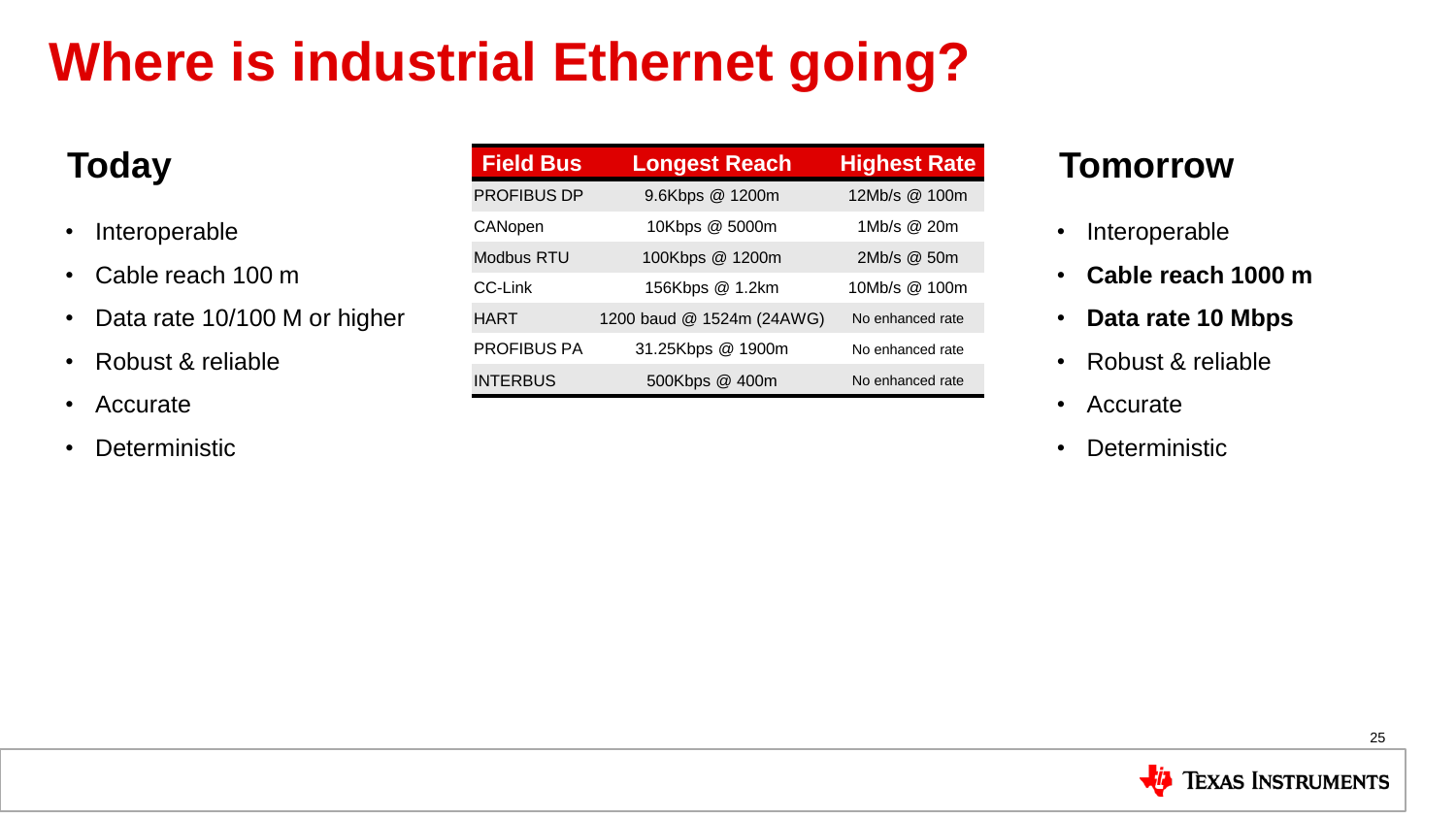### **Faster and farther with a single protocol**

- Interoperable
- Cable reach 100 m
- Data rate 10/100 M or higher
- Robust & reliable
- Accurate
- Deterministic

| Today                          | <b>Field Bus</b>   | <b>Longest Reach</b>      |                  | Tomorrow                   |
|--------------------------------|--------------------|---------------------------|------------------|----------------------------|
|                                | <b>PROFIBUS DP</b> | 9.6Kbps @ 1200m           | 12Mb/s @ 100m    |                            |
| • Interoperable                | CANopen            | 10Kbps @ 5000m            | 1Mb/s @ 20m      | Interoperable<br>$\bullet$ |
|                                | <b>Modbus RTU</b>  | 100Kbps @ 1200m           | 2Mb/s @ 50m      |                            |
| • Cable reach 100 m            | CC-Link            | 156Kbps @ 1.2km           | 10Mb/s @ 100m    | Cable reach 1<br>٠         |
| • Data rate 10/100 M or higher | <b>HART</b>        | 1200 baud @ 1524m (24AWG) | No enhanced rate | Data rate 10<br>$\bullet$  |
| • Robust & reliable            | <b>PROFIBUS PA</b> | 31.25Kbps @ 1900m         | No enhanced rate | Robust & relia<br>٠        |
|                                | <b>INTERBUS</b>    | 500Kbps @ 400m            | No enhanced rate |                            |
| • Accurate                     | IEEE802.3cg        | 10Mb/s @ 200m (1V)        |                  | Accurate<br>٠              |
| • Deterministic                | 10BASE-T1L         | 10Mb/s @ 1000m (2.4V)     | No enhanced rate | <b>Deterministic</b><br>٠  |
|                                | IEEE 802.3bw       |                           |                  |                            |
|                                | 100BASE-T1         | 100Mb/s @ 50m             | No enhanced rate |                            |
|                                | IEEE 802.3bp       |                           |                  |                            |
|                                | 1000BASE-T1        | 1000Mb/s @ 15m            | No enhanced rate |                            |

- Interoperable
- **Cable reach 1000 m**
- **Data rate 10 Mbps**
- Robust & reliable
- Accurate
- Deterministic

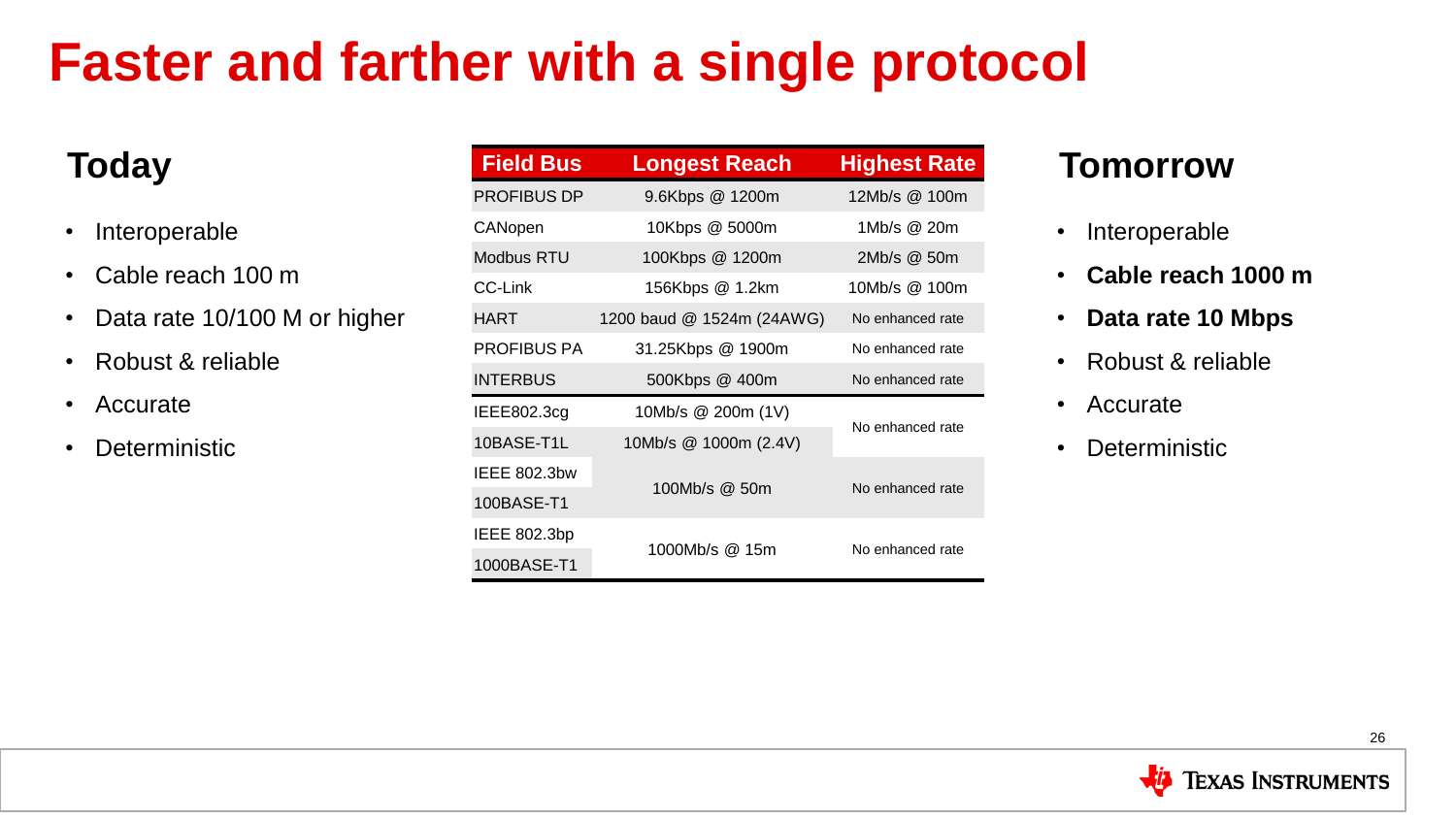### **Key types of Ethernet PHYs**

|                                 | <b>Standard ENET</b>                                                                                                             |                    |                    | <b>Single twisted pair ENET</b>                                       |                                                                                                       |             |
|---------------------------------|----------------------------------------------------------------------------------------------------------------------------------|--------------------|--------------------|-----------------------------------------------------------------------|-------------------------------------------------------------------------------------------------------|-------------|
| <b>Cable type</b>               | 2+ twisted pairs / 4+ wires                                                                                                      |                    |                    | 1 twisted pair / 2 wires                                              |                                                                                                       |             |
| <b>IEEE</b> standard            | 802.3ab<br>802.3i<br>802.3u                                                                                                      |                    | <b>IEEE802.3cg</b> | <b>IEEE802.3bw</b>                                                    | IEEE802.3bp                                                                                           |             |
| <b>Description</b>              | 10BASE-T                                                                                                                         | 100BASE-TX         | 1000BASE-T         | 10BASE-T1L                                                            | 100BASE-T1                                                                                            | 1000BASE-T1 |
| <b>Maximum bandwidth (Mbps)</b> | 10 <sup>1</sup>                                                                                                                  | 100                | 1000               | 10                                                                    | 100                                                                                                   | 1000        |
| Standard cable reach (m/link)   | 100                                                                                                                              |                    | 1000               | 50                                                                    | 15                                                                                                    |             |
| <b>Data Transfer</b>            | Full-duplex                                                                                                                      | <b>Full-duplex</b> | Full-duplex        | Full-duplex                                                           | Full-duplex                                                                                           | Full-duplex |
| <b>Sample Applications</b>      | Harsh environments, diagnostics<br>Firmware/Software Upgrades<br>End of line programming<br>Ethernet fieldbuses<br><b>BEILAS</b> |                    |                    | Harsh<br>environments<br>Factory &<br>process auto.<br>Building auto. | Harsh environments<br>Domain to domain connections<br>ADAS/Infotainment<br><b>Body Control Module</b> |             |
|                                 |                                                                                                                                  |                    |                    | Interop.<br>:TX/R<br>device<br>TEXAS INSTRUMENTS                      |                                                                                                       |             |